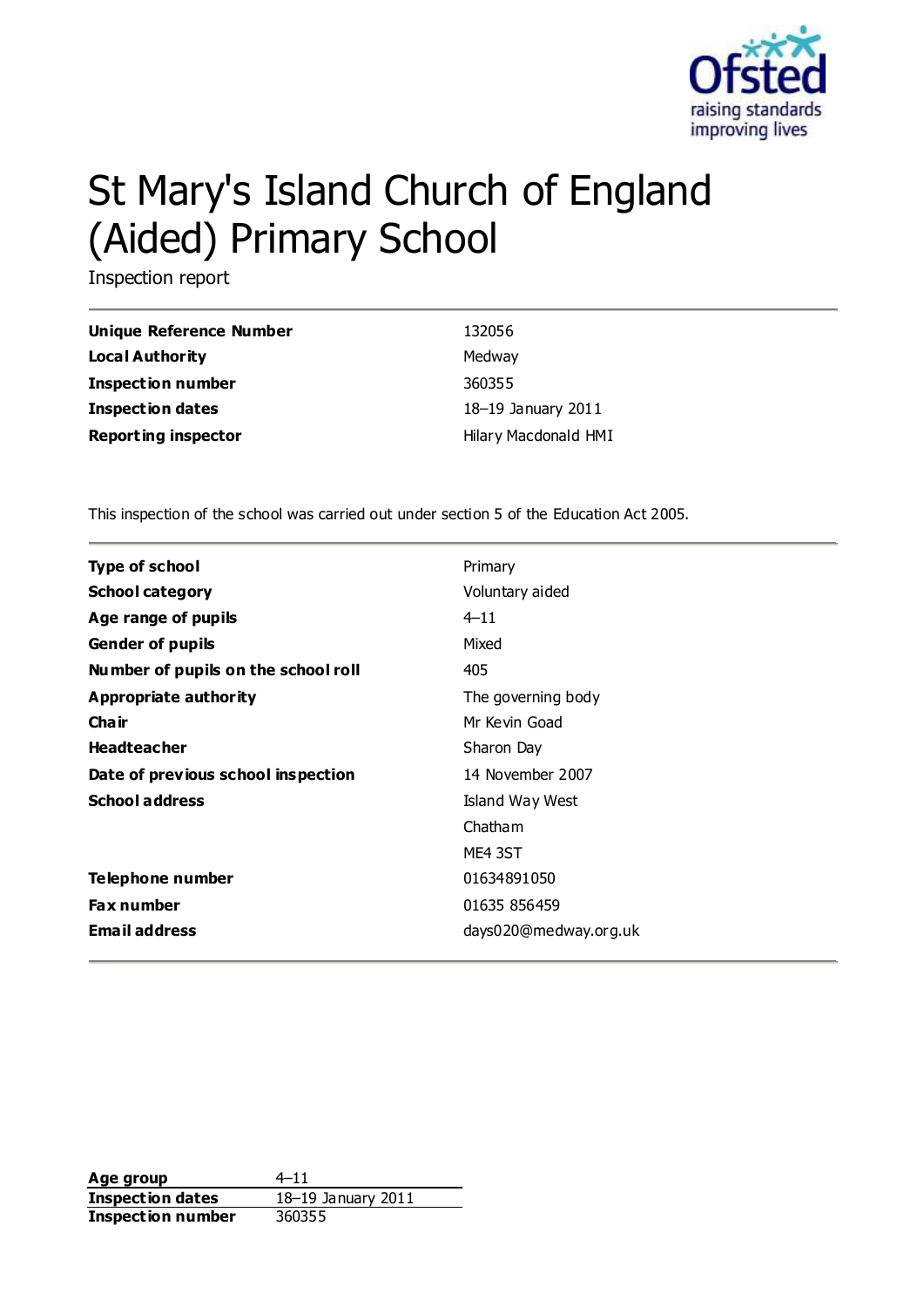The Office for Standards in Education, Children's Services and Skills (Ofsted) regulates and inspects to achieve excellence in the care of children and young people, and in education and skills for learners of all ages. It regulates and inspects childcare and children's social care, and inspects the Children and Family Court Advisory Support Service (Cafcass), schools, colleges, initial teacher training, work-based learning and skills training, adult and community learning, and education and training in prisons and other secure establishments. It assesses council children's services, and inspects services for looked after children, safeguarding and child protection.

Further copies of this report are obtainable from the school. Under the Education Act 2005, the school must provide a copy of this report free of charge to certain categories of people. A charge not exceeding the full cost of reproduction may be made for any other copies supplied.

If you would like a copy of this document in a different format, such as large print or Braille, please telephone 0300 123 4234, or email **[enquiries@ofsted.gov.uk](mailto:enquiries@ofsted.gov.uk)**.

You may copy all or parts of this document for non-commercial educational purposes, as long as you give details of the source and date of publication and do not alter the documentation in any way.

To receive regular email alerts about new publications, including survey reports and school inspection reports, please visit our website and go to 'Subscribe'.

Royal Exchange Buildings St Ann's Square Manchester M2 7LA T: 0300 123 4234 Textphone: 0161 618 8524 E: **[enquiries@ofsted.gov.uk](mailto:enquiries@ofsted.gov.uk)**

W: **[www.ofsted.gov.uk](http://www.ofsted.gov.uk/)**

© Crown copyright 2011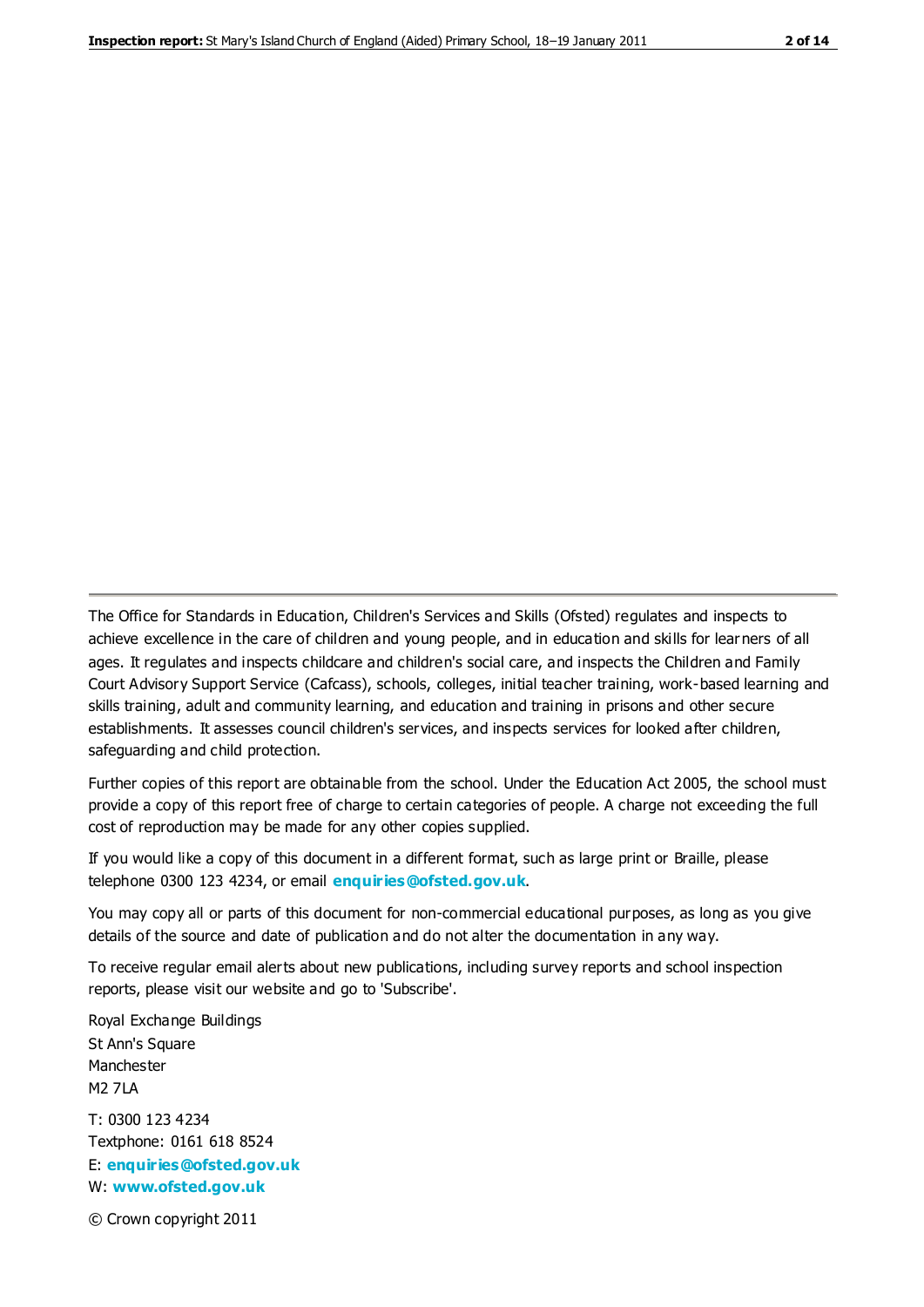# **Introduction**

This inspection was carried out by one of Her Majesty's Inspectors and three additional inspectors. The inspectors observed 14 lessons and saw 14 teachers. During the inspection, meetings were held with groups of pupils, staff and the Chair of the Governing Body. Inspectors observed the school's work and looked at school documentation that included school development plans, subject improvement plans, policy documents, monitoring of the quality of teaching and learning, and the tracking and monitoring of pupils' progress. Inspectors looked at 135 questionnaires returned by parents and carers, and those completed by staff and pupils.

The inspection team reviewed many aspects of the school's work. It looked in detail at a number of key areas.

- The consistency of the quality of teaching and learning, pupils' progress and attainment throughout the school.
- The use and effectiveness of a range of assessment and performance data including target setting and marking of pupils' work.
- The effectiveness of the curriculum in meeting the needs of all pupils.
- The strengths and impact of leaders and managers in improving school performance.

# **Information about the school**

St Mary's Island Church of England (Aided) Primary School is a larger-than-average primary school set in an area of regeneration. The school opened in 1999, and is now almost at full capacity as a two-form entry school. As there is no church on the island, the school building was designed to serve as both a school and a church.

The majority of pupils are of White British heritage, with the proportion from minority ethnic groups just below average. The proportion of pupils known to be eligible for free school meals is well below average and the percentage of pupils identified as having special educational needs and/or disabilities is also lower than that found nationally.

St Mary's has close association with other churches in Medway, with the Diocese of Rochester and with a school and church in Uganda. The school has several awards reflecting its commitment to promoting pupils' healthy lifestyles. These awards include the Activemark for Exceptional Provision of Physical Education and Healthy School accreditation. Breakfast club is provided at the school, managed by the governing body, and Ofsted-registered after-school provision is also available.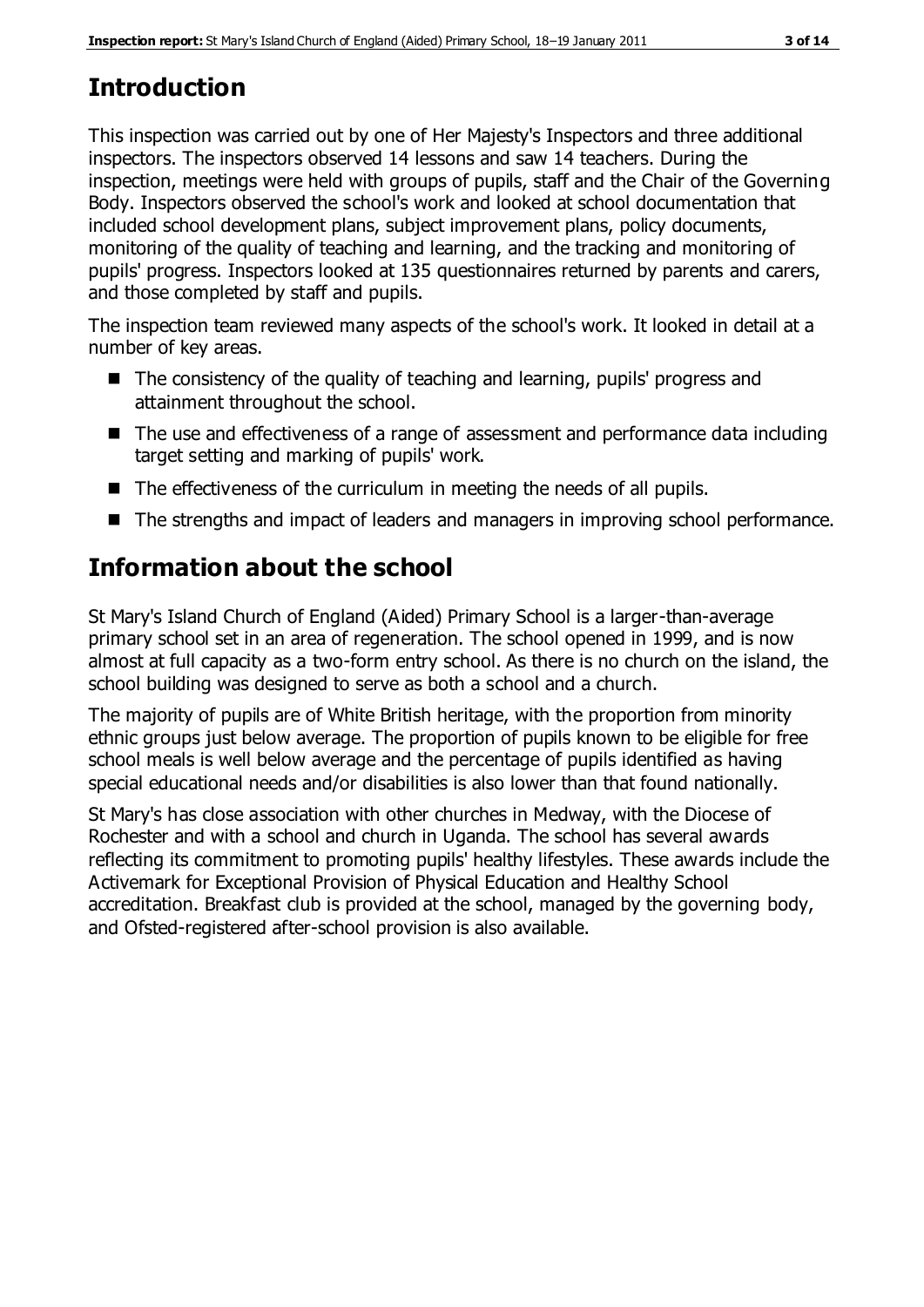# **Inspection judgements**

| Overall effectiveness. How you is the school: |  |  |
|-----------------------------------------------|--|--|
|                                               |  |  |

**Overall effectiveness: how good is the school? 3**

#### **The school's capacity for sustained improvement 3**

#### **Main findings**

St Mary's Island is a satisfactory and improving school which promotes pupils' personal development well. Great importance is placed on the quality of relationships with children and ensuring they enjoy learning in a safe, but exciting, environment. Pupils are well behaved in all classes and around the school. They understand and respond well to the school's high expectations for their behaviour. They learn and play well together, showing respect for all members of the school community.

The strong Christian ethos of the school is highly visible through the dual use of the premises as the community church, through the displays in the entrance hall, the mission statement, 'Anchored in God, striving for excellence', and through the pupils' keen sense of social and moral responsibility.

Pupils' outcomes are improving. Achievement is satisfactory overall. Although some pupils in some year groups make good progress to reach above-average levels, there is not a consistent pattern of good progress for all pupils throughout the school. Pupils' performance in English has improved well to above-average levels in 2010, and the school has rightly identified the need to improve attainment in mathematics and science to the same levels. Improvements secured in English underpin the school's satisfactory capacity to improve further. Attendance and punctuality are outstanding and the vast majority of pupils are well motivated to learn. Most effective progress is made when pupils are clear about what exactly it is they are learning, when there is a brisk pace to lessons and when learning provides challenge for pupils of all abilities. This is not fully consistent across the school for all pupils and, as a result, pupils do not always make the progress of which they are capable. The most vulnerable pupils are well supported and those with statements of special educational needs and/or disabilities make good progress because of how carefully the learning and care are managed. Higher-ability pupils also make good progress; however, middle-ability pupils make only satisfactory progress. In some lessons, pupils were seen to review their own learning with each other or with their teacher or a teaching assistant; this positive practice, however, is not effectively in place throughout the school.

Children in the Early Years Foundation Stage benefit from effective provision and make a good start to school life. They are well prepared for transition to Year 1, having reached just above age-related expectations. Very good relationships are built with parents and carers and there are good systems for communication.

Pupils are extremely positive about their school. They talk with great enthusiasm about the recently introduced creative curriculum. Notably, Year 4 pupils were eager to talk about the recent transformation of their class into a galleon. Pupils wore costumes and enacted the life of Tudor explorers. An interactive corridor display records this event. As one pupil said: 'It was really good fun. Tudor day was the best day since I started school.' Inspectors agreed with the pupils that the current curriculum is a strength of the school.

| 3 |  |
|---|--|
|   |  |
| R |  |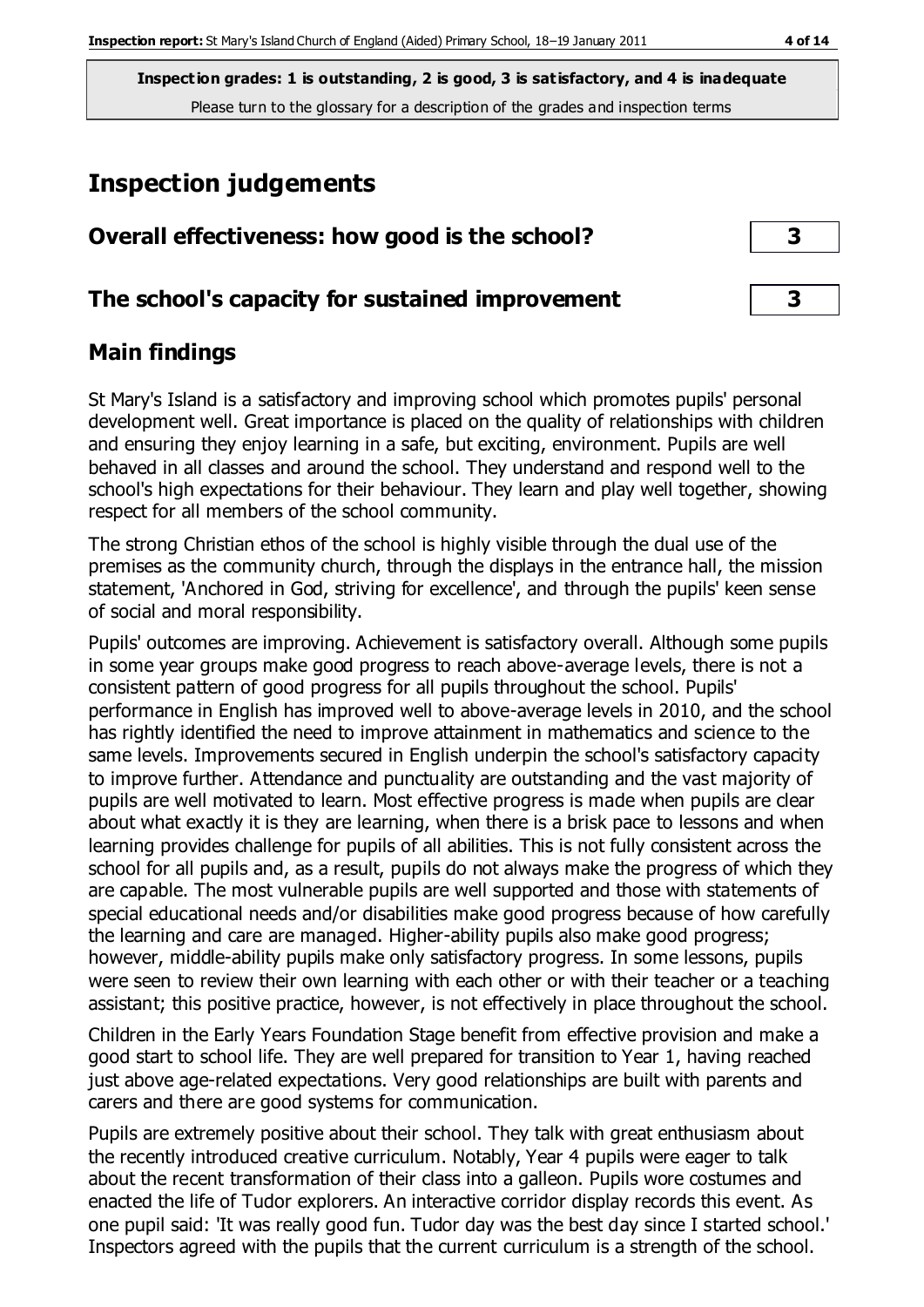Strengthening leadership is providing a foundation for school improvement. The school's self-evaluation is accurate and the recently restructured senior leadership team and governing body are taking action to address areas for development. Systems are in place for monitoring and tracking pupils' progress and, as a result, pupils are identified to receive additional support with their learning. The rigour of both the monitoring of teaching and learning, and use of data to monitor and respond to the attainment and progress of all pupils, is not yet consistently applied.

Up to 40% of the schools whose overall effectiveness is judged satisfactory may receive a monitoring visit by an Ofsted inspector before their next section 5 inspection

# **What does the school need to do to improve further?**

- Raise attainment in mathematics and science so that an increased proportion of children attain and exceed the nationally expected levels by the end of Key Stage 2.
- Raise the quality of teaching so that it is consistently good or better, so that all pupils make good progress, by:
	- $-$  ensuring that lessons are well paced and time is used effectively
	- $-$  ensuring that activities planned for all pupils, particularly those of middle ability, are suitably challenging
	- marking pupils' work in all classes and sets to an equally good standard, so that pupils understand how to improve
	- involving pupils in all classes in reviewing their own learning and identifying next steps.
- Strengthen the procedures used by senior leaders to aid school improvement, by:
	- improving the rigour of systems to monitor and respond to the quality of teaching and learning
	- using data management systems more effectively to identify the relative attainment and progress of all groups of pupils across the school to ensure that the needs of all pupils are well met.

# **Outcomes for individuals and groups of pupils 3**

Pupils have a sound understanding of right and wrong and their spiritual and cultural awareness is well developed and supported through resources, such as the variety of reading books, and through the broad curriculum. Pupils are proud to contribute to school life, taking responsibility for younger children, by acting as prefects, VIPs or being on the school council. Significant contributions are made to local events, such as singing to the retired, participating in competitions, events and supporting charities. Pupils have a strong desire to help those less fortunate than themselves locally, such as collecting Christmas gifts for children in Medway hospital or supporting the earthquake relief programme for Haiti. The vast majority of pupils enjoy school, behave well and report feeling safe and secure, knowing that there is always someone in school they can turn to. Excellent attendance and punctuality, mature social skills and good literacy, coupled with appropriate levels of competence in mathematics and use of computers, ensure pupils are well prepared for their next steps in life.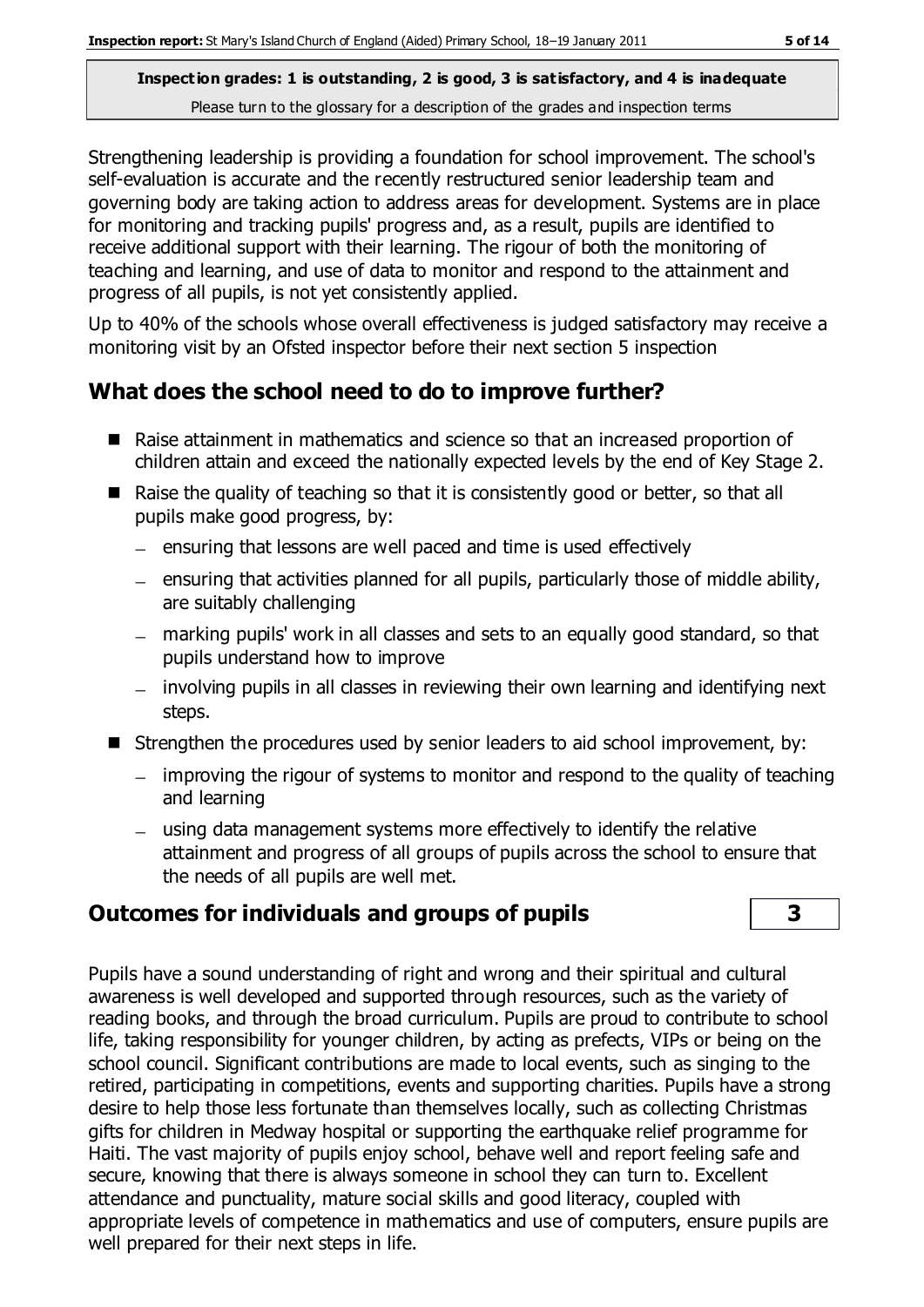A significant proportion of pupils engage enthusiastically in breakfast club and the range of after-school clubs that are offered. Although many pupils benefit from the school's strength in sport, some pupils felt the school would be further improved by offering clubs at lunchtimes and by increasing non-sport-related clubs. Pupils understand the importance of healthy eating as well as keeping fit. This was demonstrated through conversations with inspectors at lunchtimes when pupils discussed fruit snacks, healthy school lunches (which they enjoy) and what they have in their packed lunches.

The pattern of pupils' achievements over the last three years has been inconsistent. Current attainment in Key Stage 1 is just above the national average in reading, average in writing and above average in mathematics. At Key Stage 2, attainment is well above average in English, and broadly average in mathematics and science. Lesson observations and assessment information show that pupils throughout the school make better progress in mathematics at Key Stage 1 and in English at Key Stage 2. Gaps observed in knowledge and skills in science are now being addressed through the teaching of science as a separate subject. Assessment information has been accurately used to identify older pupils who have not made expected progress through the school, and additional support is in place to enable them to make up this lost ground. All groups of pupils make at least satisfactory progress during their lessons, including those with special educational needs and/or disabilities, and some groups of pupils make good progress and attain well. However, due to inconsistencies, achievement is judged to be satisfactory overall.

| Pupils' achievement and the extent to which they enjoy their learning                                                     | 3                       |
|---------------------------------------------------------------------------------------------------------------------------|-------------------------|
| Taking into account:<br>Pupils' attainment <sup>1</sup>                                                                   | 3                       |
| The quality of pupils' learning and their progress                                                                        | 3                       |
| The quality of learning for pupils with special educational needs and/or disabilities<br>and their progress               | 3                       |
| The extent to which pupils feel safe                                                                                      | $\overline{\mathbf{2}}$ |
| Pupils' behaviour                                                                                                         | 2                       |
| The extent to which pupils adopt healthy lifestyles                                                                       | $\overline{\mathbf{2}}$ |
| The extent to which pupils contribute to the school and wider community                                                   | $\overline{2}$          |
| The extent to which pupils develop workplace and other skills that will contribute to<br>their future economic well-being | $\overline{\mathbf{2}}$ |
| Taking into account:<br>Pupils' attendance <sup>1</sup>                                                                   | 1                       |
| The extent of pupils' spiritual, moral, social and cultural development                                                   | 2                       |

These are the grades for pupils' outcomes

<sup>1</sup> The grades for attainment and attendance are: 1 is high; 2 is above average; 3 is broadly average; and 4 is low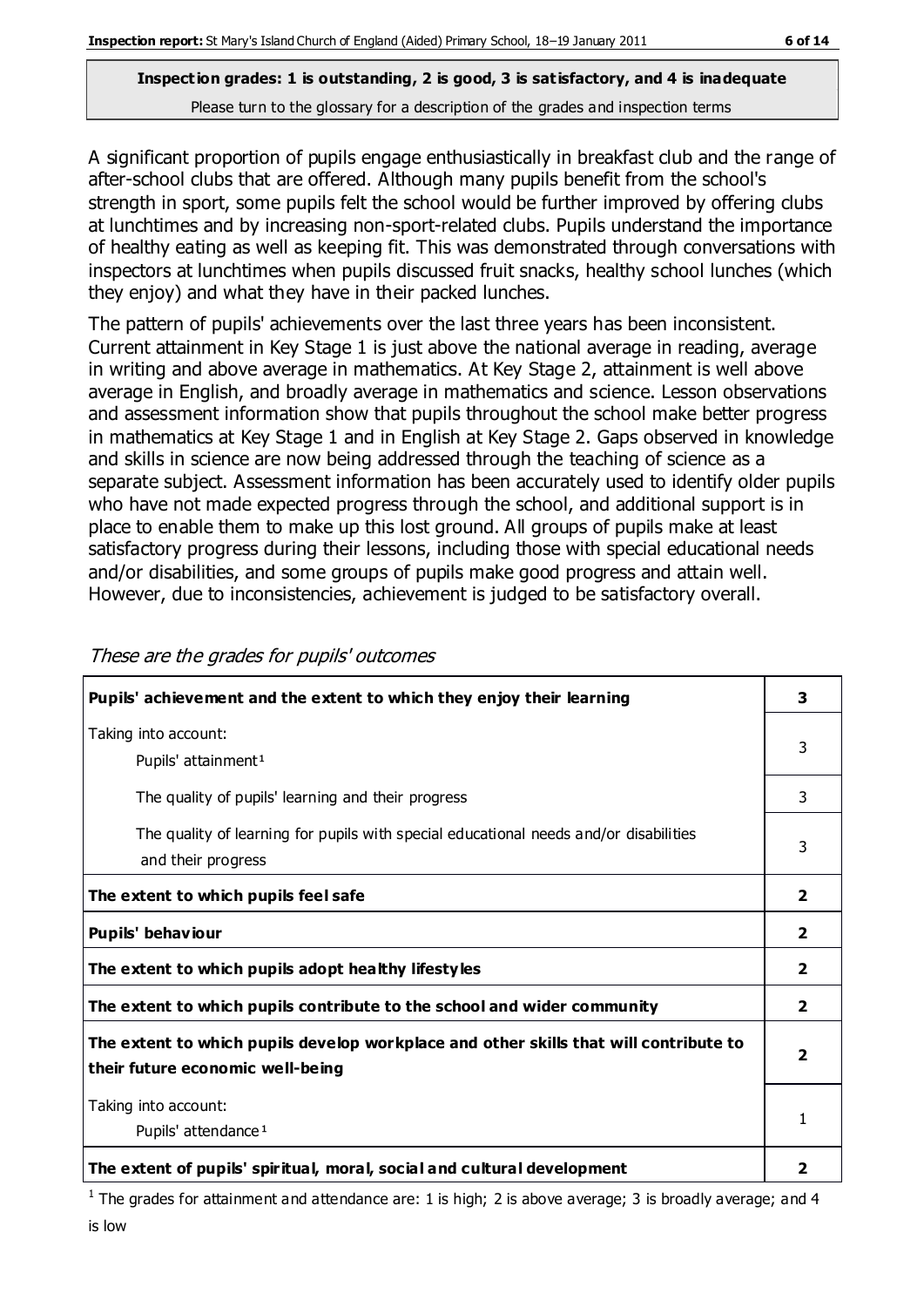#### **How effective is the provision?**

The quality of teaching is satisfactory overall. All teaching observed during the inspection was at least satisfactory and a majority was good. In some lessons observed, teachers did not use strategies to ensure all pupils took an active part in learning. Questioning was used well by some teachers to encourage young pupils to revisit and strengthen arguments they were constructing. However, in other lessons, pupils were not challenged to improve their answers. Marking in pupils' books is variable throughout the school, only sometimes giving pupils opportunities to reflect on and improve aspects of their work.

Pupils' learning is now benefiting greatly from the improved curriculum, which draws a range of subjects together and offers many opportunities for pupils to practise basic skills. All lessons are well planned and provide good opportunities for pupils to experience working as individuals, pairs, groups or as a whole class. Additional experiences and opportunities, such as residential trips and visits, music, drama and sporting opportunities, enhance this curriculum further.

Good and sensitive support is provided, both in the classroom and in withdrawal groups, for pupils who are vulnerable. Parents and carers commented positively on the quality of care and support shown to them as well as to their children. Relationships amongst pupils and all adults were seen to be positive, and Year 1 pupils were clearly excited when it was their turn to read to the volunteer helper. The environment supports learning; displays are bright, relevant to current topics, and celebrate pupils' work well.

| The quality of teaching                                                                                    |  |
|------------------------------------------------------------------------------------------------------------|--|
| Taking into account:<br>The use of assessment to support learning                                          |  |
| The extent to which the curriculum meets pupils' needs, including, where relevant,<br>through partnerships |  |
| The effectiveness of care, guidance and support                                                            |  |

These are the grades for the quality of provision

#### **How effective are leadership and management?**

The newly extended senior leadership team is providing a strong sense of purpose and direction for the school. Their differing areas of expertise complement and support each other well, as some members are newly appointed to this position. Senior and middle leaders now have clear roles and responsibilities, and staff are working towards shared goals. Since the last inspection, more distributive systems and practices for monitoring the quality of teaching and learning have been established, but they have not been in place long enough to demonstrate impact on standards.

The effectiveness of the governing body is satisfactory overall and it fulfils its statutory responsibilities, including ensuring that safeguarding procedures are in place. The current Chair of the Governing Body demonstrates a deep understanding of the role of governance and ways to promote further school improvement. The governing body has also recently been reorganised, taking a more streamlined approach, with two sub-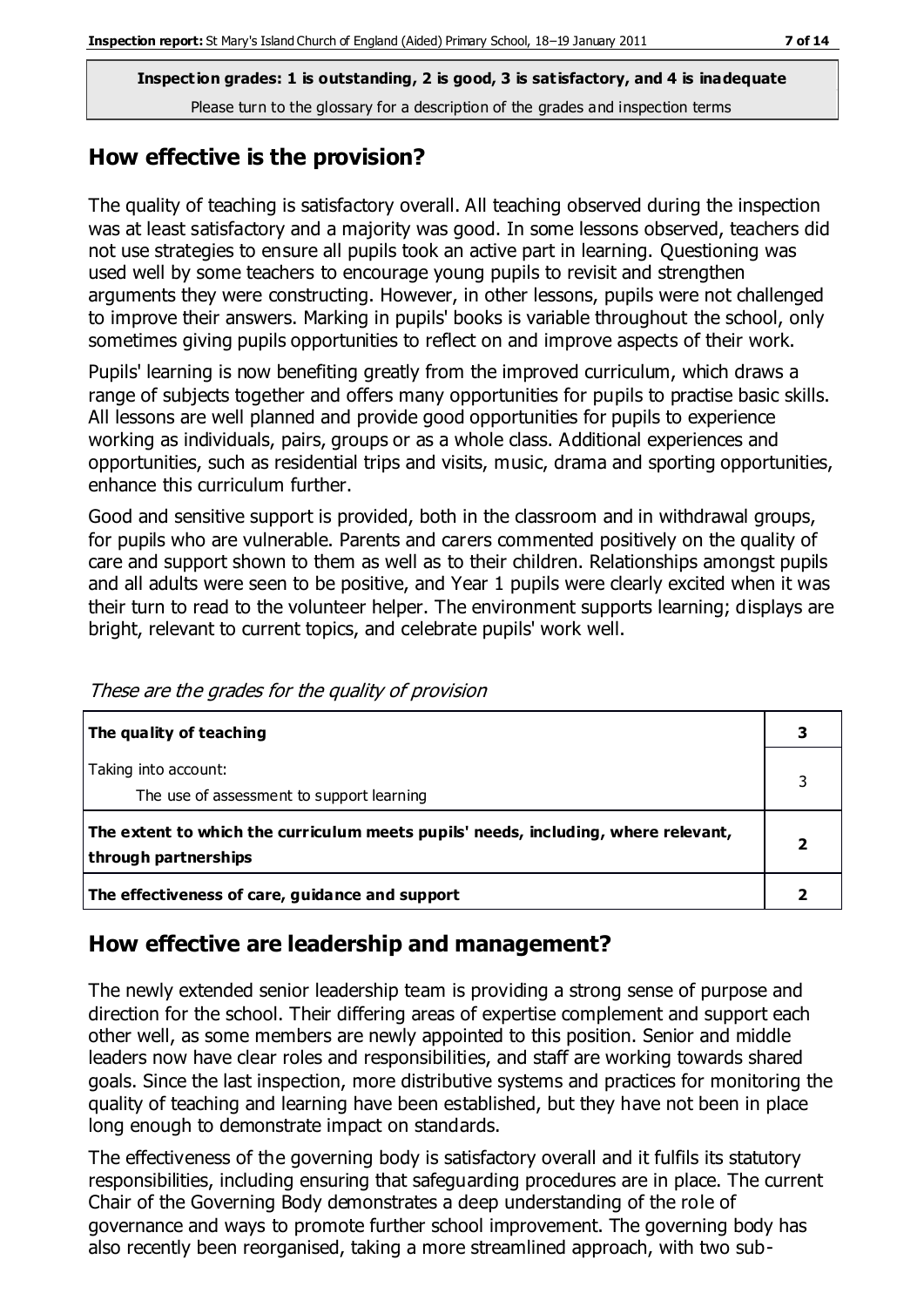committees covering the full range of responsibilities. There are a number of vacancies on the governing body which are now being filled.

Overall, the school has very good relationships with parents and carers, sharing information via the website, newsletters, updates and consultations. A small minority of parents and carers said that they were not given enough advance warning for special events and activities, and the school is addressing this through improved communication systems.

Strong partnership working with a range of agencies is a positive feature of the school, with the church having a particularly high and supportive profile. Community cohesion is good, being well developed in the immediate school environment and in countries far away. The school also works well with local organisations and businesses, but considers even more links could be made. Although the school is committed to equal opportunity, and tackles any discrimination appropriately, it does not yet fully evaluate the performance of identifiable groups.

| The effectiveness of leadership and management in embedding ambition and driving<br><i>improvement</i>                                                           | з            |
|------------------------------------------------------------------------------------------------------------------------------------------------------------------|--------------|
| Taking into account:<br>The leadership and management of teaching and learning                                                                                   | 3            |
| The effectiveness of the governing body in challenging and supporting the<br>school so that weaknesses are tackled decisively and statutory responsibilities met | 3            |
| The effectiveness of the school's engagement with parents and carers                                                                                             | 3            |
| The effectiveness of partnerships in promoting learning and well-being                                                                                           | 2            |
| The effectiveness with which the school promotes equality of opportunity and tackles<br>discrimination                                                           | 3            |
| The effectiveness of safeguarding procedures                                                                                                                     | 3            |
| The effectiveness with which the school promotes community cohesion                                                                                              | $\mathbf{2}$ |
| The effectiveness with which the school deploys resources to achieve value for money                                                                             | 3            |

These are the grades for leadership and management

### **Early Years Foundation Stage**

Experienced, qualified teaching assistants and dedicated teachers support children's learning well by providing a variety of purposeful and stimulating activities within a welcoming environment. Children enter Reception with skills at or just above those expected for their age; by the time they start Year 1, attainment is above national expectations. Although attainment in writing is above national expectations, it remains an area of focus for further improvement.

The outside area has been significantly improved since the last inspection with children and parents and carers involved in planning the improvements for which a local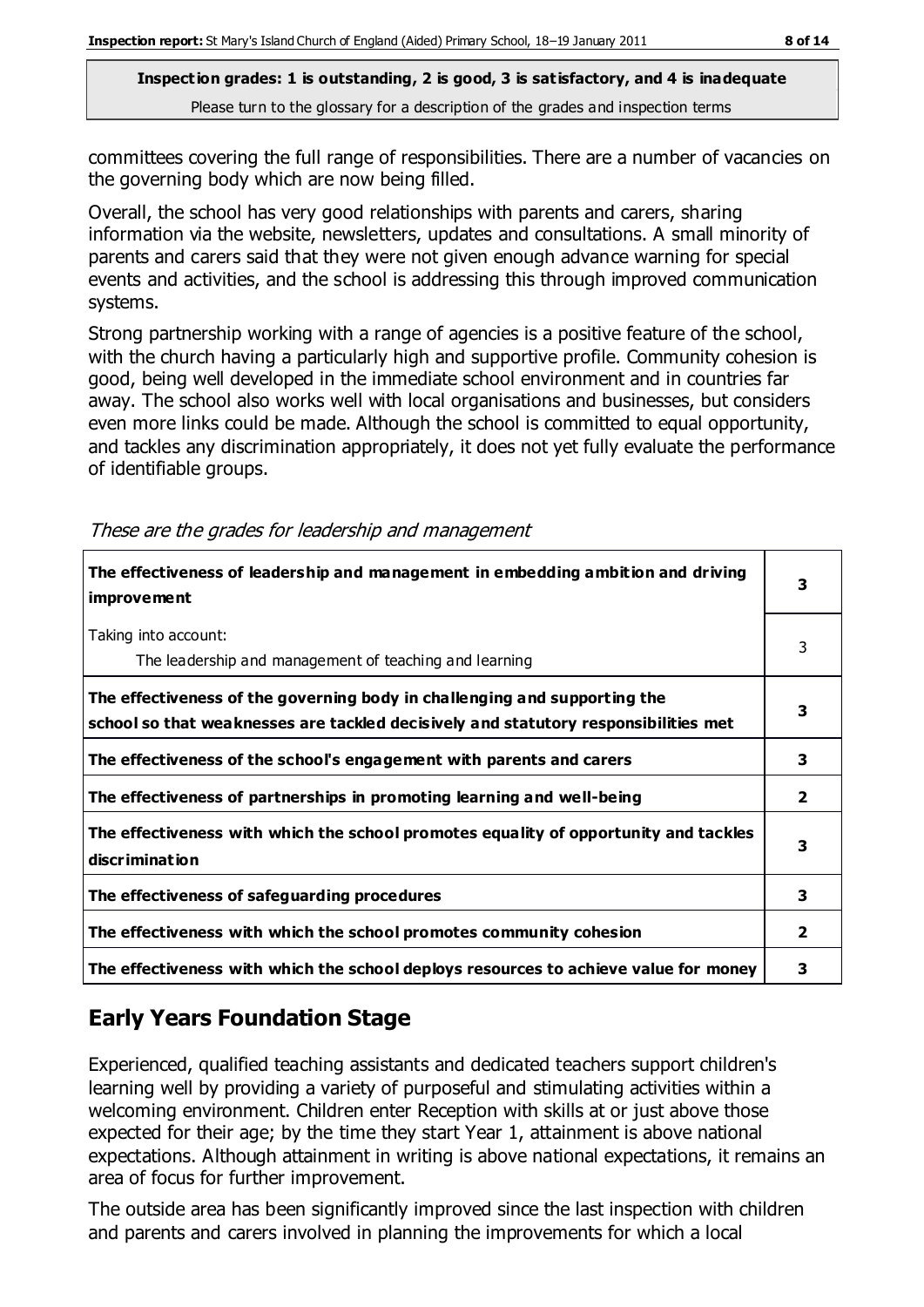organisation provided significant funding. Staff routinely make incidental and foused observations of children as they play and during teacher-led activities so that next steps and children's preferences can be taken into account when planning. While there is a good balance between child-initiated and teacher-led activities, there are missed opportunities for cross-area links, particularly in the outside learning area. The Early Years Foundation Stage is well led and managed by a dedicated leader who believes strongly in the uniqueness of every child. Relationships with parents and carers are strong.

These are the grades for the Early Years Foundation Stage

| Overall effectiveness of the Early Years Foundation Stage                             |  |
|---------------------------------------------------------------------------------------|--|
| Taking into account:<br>Outcomes for children in the Early Years Foundation Stage     |  |
| The quality of provision in the Early Years Foundation Stage                          |  |
| The effectiveness of leadership and management of the Early Years Foundation<br>Stage |  |

### **Views of parents and carers**

The vast majority of parents and carers who responded to the questionnaire say that their child enjoys school, is safe and are pleased with the education that their child receives. Many made favourable comments such as: 'My son loves school and is thriving here in all aspects, not just academic.' A very small minority of parents and carers, however, felt that they did not receive as much information as they would like about their child's progress, or that their child was not significantly challenged. Inspectors found during this inspection that higher- and lower-ability pupils' needs were well met, but that pupils of middle ability could be challenged further. Systems for sharing information about pupils' progress were found to be in place. A minority of parents and carers felt their concerns were not always well listened to and the school was not well led and managed; however, during the inspection, leadership and management were found to be satisfactory.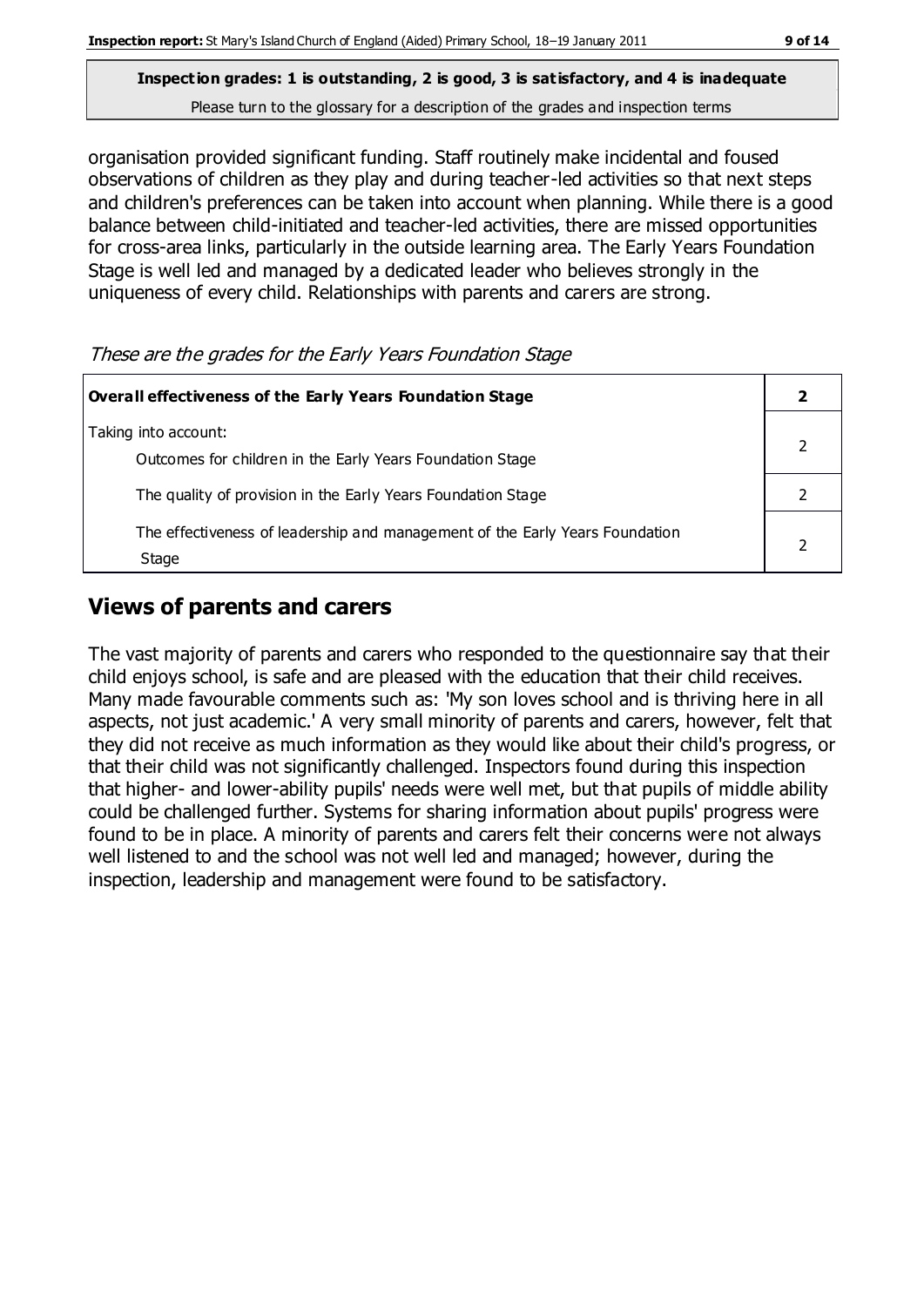#### **Responses from parents and carers to Ofsted's questionnaire**

The inspection team received 135 completed questionnaires by the end of the on-site inspection. In total, there are 405 pupils registered at the school.

| <b>Statements</b>                                                                                                                                                                                                                                       | <b>Strongly</b><br>agree |               |              | Agree         |                | <b>Disagree</b> |                | <b>Strongly</b><br>disagree |
|---------------------------------------------------------------------------------------------------------------------------------------------------------------------------------------------------------------------------------------------------------|--------------------------|---------------|--------------|---------------|----------------|-----------------|----------------|-----------------------------|
|                                                                                                                                                                                                                                                         | <b>Total</b>             | $\frac{0}{0}$ | <b>Total</b> | $\frac{0}{0}$ | <b>Total</b>   | $\frac{0}{0}$   | <b>Total</b>   | $\frac{0}{0}$               |
| My child enjoys school                                                                                                                                                                                                                                  | 87                       | 64            | 40           | 30            | $\overline{7}$ | 5               | $\mathbf 0$    | $\mathbf 0$                 |
| The school keeps my child<br>safe                                                                                                                                                                                                                       | 80                       | 59            | 50           | 37            | 5              | 4               | $\mathbf 0$    | $\pmb{0}$                   |
| My school informs me about<br>my child's progress                                                                                                                                                                                                       | 43                       | 32            | 79           | 59            | 12             | 9               | $\mathbf{1}$   | $\mathbf{1}$                |
| My child is making enough<br>progress at this school                                                                                                                                                                                                    | 50                       | 37            | 67           | 50            | 16             | 12              | $\overline{2}$ | 1                           |
| The teaching is good at this<br>school                                                                                                                                                                                                                  | 57                       | 42            | 71           | 53            | $\overline{7}$ | 5               | $\mathbf 0$    | $\mathbf 0$                 |
| The school helps me to<br>support my child's learning                                                                                                                                                                                                   | 50                       | 37            | 68           | 50            | 15             | 11              | $\mathbf{1}$   | $\mathbf{1}$                |
| The school helps my child to<br>have a healthy lifestyle                                                                                                                                                                                                | 58                       | 43            | 74           | 55            | $\mathbf{1}$   | 1               | $\mathbf 0$    | $\pmb{0}$                   |
| The school makes sure that<br>my child is well prepared for<br>the future (for example<br>changing year group,<br>changing school, and for<br>children who are finishing<br>school, entering further or<br>higher education, or entering<br>employment) | 51                       | 38            | 64           | 47            | 15             | 11              | $\mathbf 0$    | $\mathbf 0$                 |
| The school meets my child's<br>particular needs                                                                                                                                                                                                         | 48                       | 36            | 71           | 53            | 12             | 9               | 2              | $\mathbf{1}$                |
| The school deals effectively<br>with unacceptable behaviour                                                                                                                                                                                             | 46                       | 34            | 70           | 52            | 11             | 8               | 3              | $\overline{2}$              |
| The school takes account of<br>my suggestions and concerns                                                                                                                                                                                              | 44                       | 33            | 62           | 46            | 23             | 17              | 2              | 1                           |
| The school is led and<br>managed effectively                                                                                                                                                                                                            | 34                       | 25            | 63           | 47            | 28             | 21              | 6              | $\overline{4}$              |
| Overall, I am happy with my<br>child's experience at this<br>school                                                                                                                                                                                     | 64                       | 47            | 61           | 45            | 8              | 6               | $\mathbf{1}$   | $\mathbf{1}$                |

The table above summarises the responses that parents and carers made to each statement. The percentages indicate the proportion of parents and carers giving that response out of the total number of completed questionnaires. Where one or more parents and carers chose not to answer a particular question, the percentages will not add up to 100%.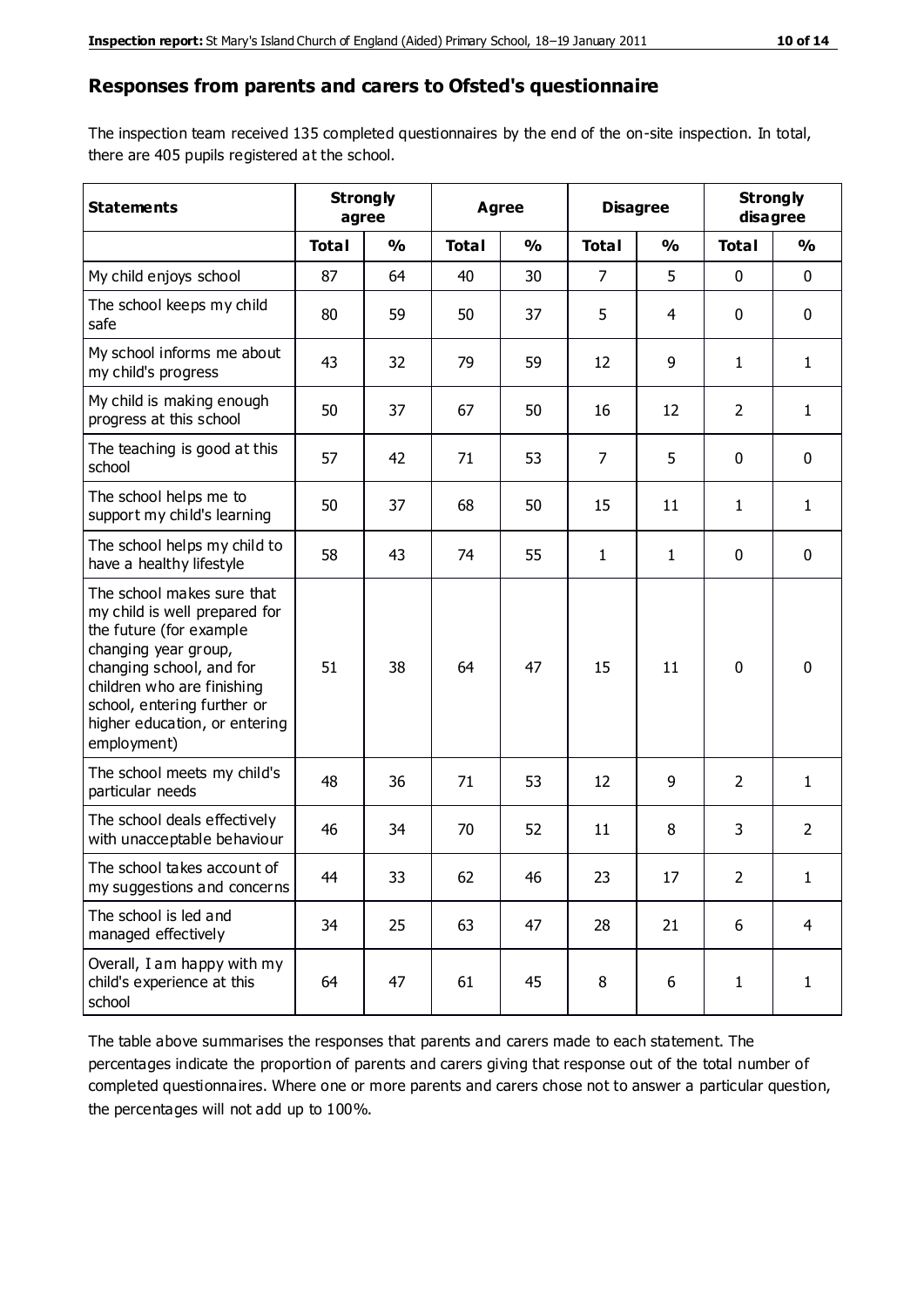## **Glossary**

| Grade   | <b>Judgement</b> | <b>Description</b>                                                                                                                                                                                                            |
|---------|------------------|-------------------------------------------------------------------------------------------------------------------------------------------------------------------------------------------------------------------------------|
| Grade 1 | Outstanding      | These features are highly effective. An outstanding school<br>provides exceptionally well for all its pupils' needs.                                                                                                          |
| Grade 2 | Good             | These are very positive features of a school. A school that<br>is good is serving its pupils well.                                                                                                                            |
| Grade 3 | Satisfactory     | These features are of reasonable quality. A satisfactory<br>school is providing adequately for its pupils.                                                                                                                    |
| Grade 4 | Inadequate       | These features are not of an acceptable standard. An<br>inadequate school needs to make significant improvement<br>in order to meet the needs of its pupils. Ofsted inspectors<br>will make further visits until it improves. |

#### **What inspection judgements mean**

#### **Overall effectiveness of schools**

|                       | Overall effectiveness judgement (percentage of schools) |      |                     |                   |
|-----------------------|---------------------------------------------------------|------|---------------------|-------------------|
| <b>Type of school</b> | <b>Outstanding</b>                                      | Good | <b>Satisfactory</b> | <b>Inadequate</b> |
| Nursery schools       | 59                                                      | 35   | 3                   | 3                 |
| Primary schools       | 9                                                       | 44   | 39                  | 7                 |
| Secondary schools     | 13                                                      | 36   | 41                  | 11                |
| Sixth forms           | 15                                                      | 39   | 43                  | 3                 |
| Special schools       | 35                                                      | 43   | 17                  | 5                 |
| Pupil referral units  | 21                                                      | 42   | 29                  | 9                 |
| All schools           | 13                                                      | 43   | 37                  | 8                 |

New school inspection arrangements were introduced on 1 September 2009. This means that inspectors now make some additional judgements that were not made previously.

The data in the table above are for the period 1 September 2009 to 31 August 2010 and are consistent with the latest published official statistics about maintained school inspec tion outcomes (see **[www.ofsted.gov.uk](http://www.ofsted.gov.uk/)**).

The sample of schools inspected during 2009/10 was not representative of all schools nationally, as weaker schools are inspected more frequently than good or outstanding schools.

Percentages are rounded and do not always add exactly to 100.

Sixth form figures reflect the judgements made for the overall effectiveness of the sixth form in secondary schools, special schools and pupil referral units.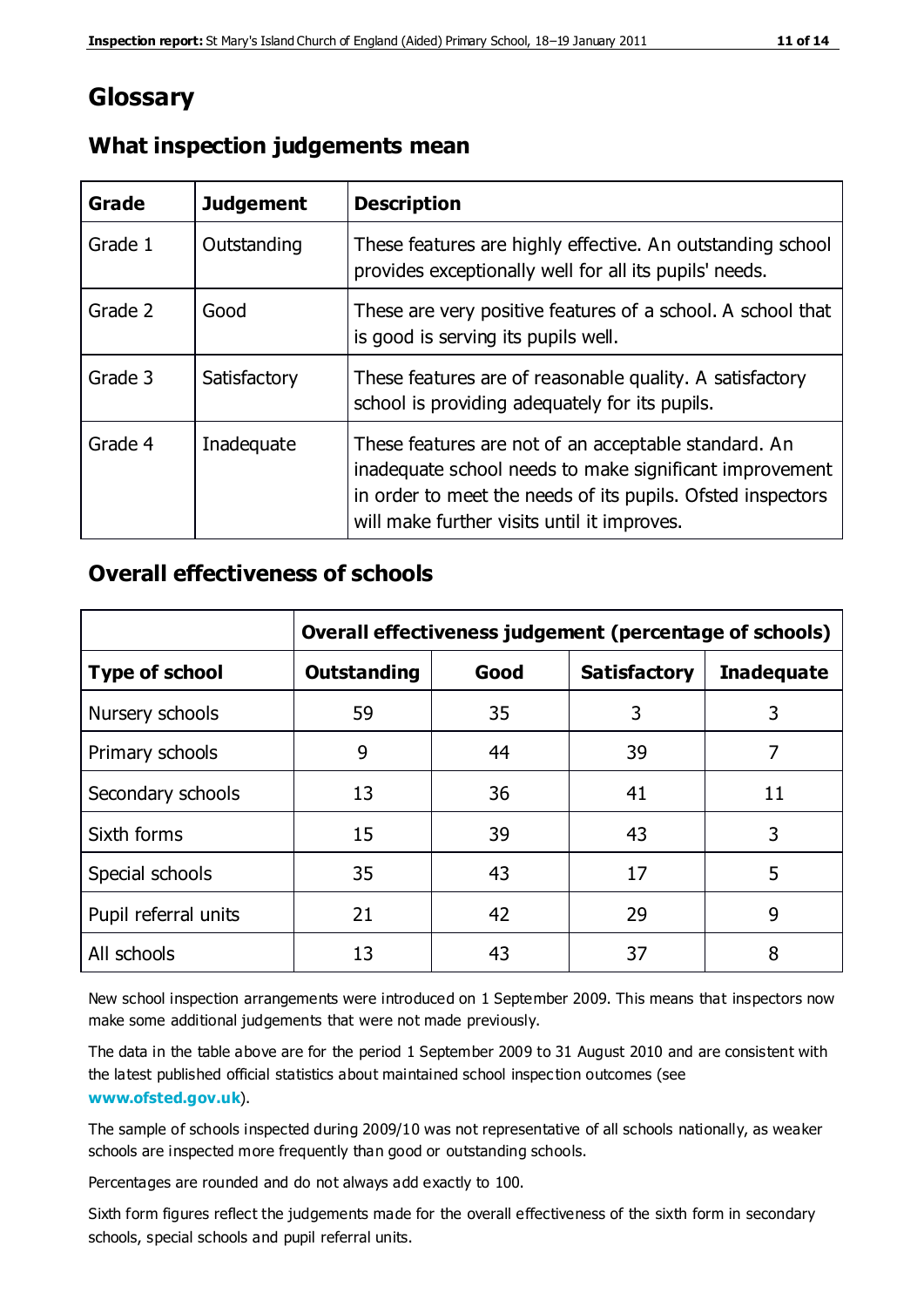# **Common terminology used by inspectors**

| Achievement:               | the progress and success of a pupil in their learning,<br>development or training.                                                                                                                                                          |  |  |
|----------------------------|---------------------------------------------------------------------------------------------------------------------------------------------------------------------------------------------------------------------------------------------|--|--|
| Attainment:                | the standard of the pupils' work shown by test and<br>examination results and in lessons.                                                                                                                                                   |  |  |
| Capacity to improve:       | the proven ability of the school to continue<br>improving. Inspectors base this judgement on what<br>the school has accomplished so far and on the quality<br>of its systems to maintain improvement.                                       |  |  |
| Leadership and management: | the contribution of all the staff with responsibilities,<br>not just the headteacher, to identifying priorities,<br>directing and motivating staff and running the school.                                                                  |  |  |
| Learning:                  | how well pupils acquire knowledge, develop their<br>understanding, learn and practise skills and are<br>developing their competence as learners.                                                                                            |  |  |
| Overall effectiveness:     | inspectors form a judgement on a school's overall<br>effectiveness based on the findings from their<br>inspection of the school. The following judgements,<br>in particular, influence what the overall effectiveness<br>judgement will be. |  |  |
|                            | The school's capacity for sustained<br>improvement.                                                                                                                                                                                         |  |  |
|                            | Outcomes for individuals and groups of pupils.                                                                                                                                                                                              |  |  |
|                            | The quality of teaching.                                                                                                                                                                                                                    |  |  |
|                            | The extent to which the curriculum meets<br>pupils' needs, including, where relevant,<br>through partnerships.                                                                                                                              |  |  |
|                            | The effectiveness of care, guidance and<br>support.                                                                                                                                                                                         |  |  |
| Progress:                  | the rate at which pupils are learning in lessons and<br>over longer periods of time. It is often measured by<br>comparing the pupils' attainment at the end of a key                                                                        |  |  |

stage with their attainment when they started.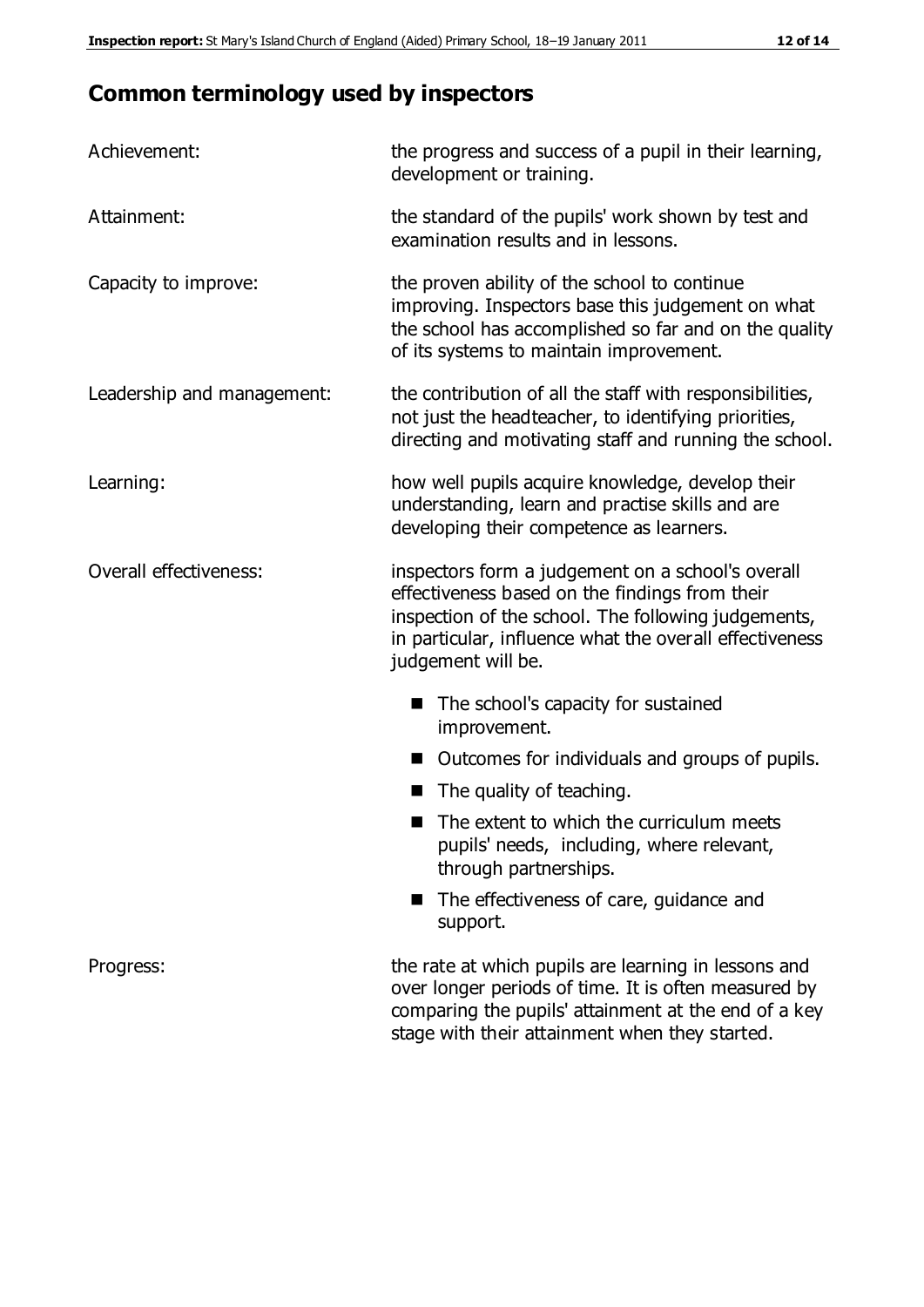#### **This letter is provided for the school, parents and carers to share with their children. It describes Ofsted's main findings from the inspection of their school.**

20 January 2011

#### Dear Pupils

#### **Inspection of St Mary's Island Church of England (Aided) Primary School, Chatham ME4 3ST**

Thank you so much for the welcome you gave to inspectors when we visited your school. It was good to have the opportunity to meet and talk to so many of you and to look at your work. We could see that your school takes very good care of you all and provides you with a satisfactory and improving education. Many things impressed us, including your good and caring behaviour, your enthusiasm for learning and the fact that nearly all of you get to school on time every day!

You have a good understanding of how to keep fit and healthy and you know the importance of keeping safe. You get on well and work well together, and show thoughtfulness for those less fortunate than yourselves. You raise a lot of money for charity and think of ways to help others. Nearly everyone said they enjoy school and lots of you attend one of the after-school clubs or breakfast club. You told inspectors how much you enjoy the creative curriculum; the inspectors agreed with you that it is good.

To help your school improve, we have asked the headteacher to help you make even better progress in lessons by making sure that all of you are challenged to do your best in all subjects, no matter what your abilities are. We also asked that you are helped to reflect on your own learning, and that when teachers mark your work, it is easy for you to understand how well you have done and what you need to do next to make even more progress. All of you can help, too, by continuing to always try your best, and by talking to your teachers and each other about what you are learning. A few of you told us that you sometimes find work too easy; if this is how you feel, it is important to tell your teacher.

I wish you well for the future.

Yours sincerely

Hilary Macdonald Her Majesty's Inspector